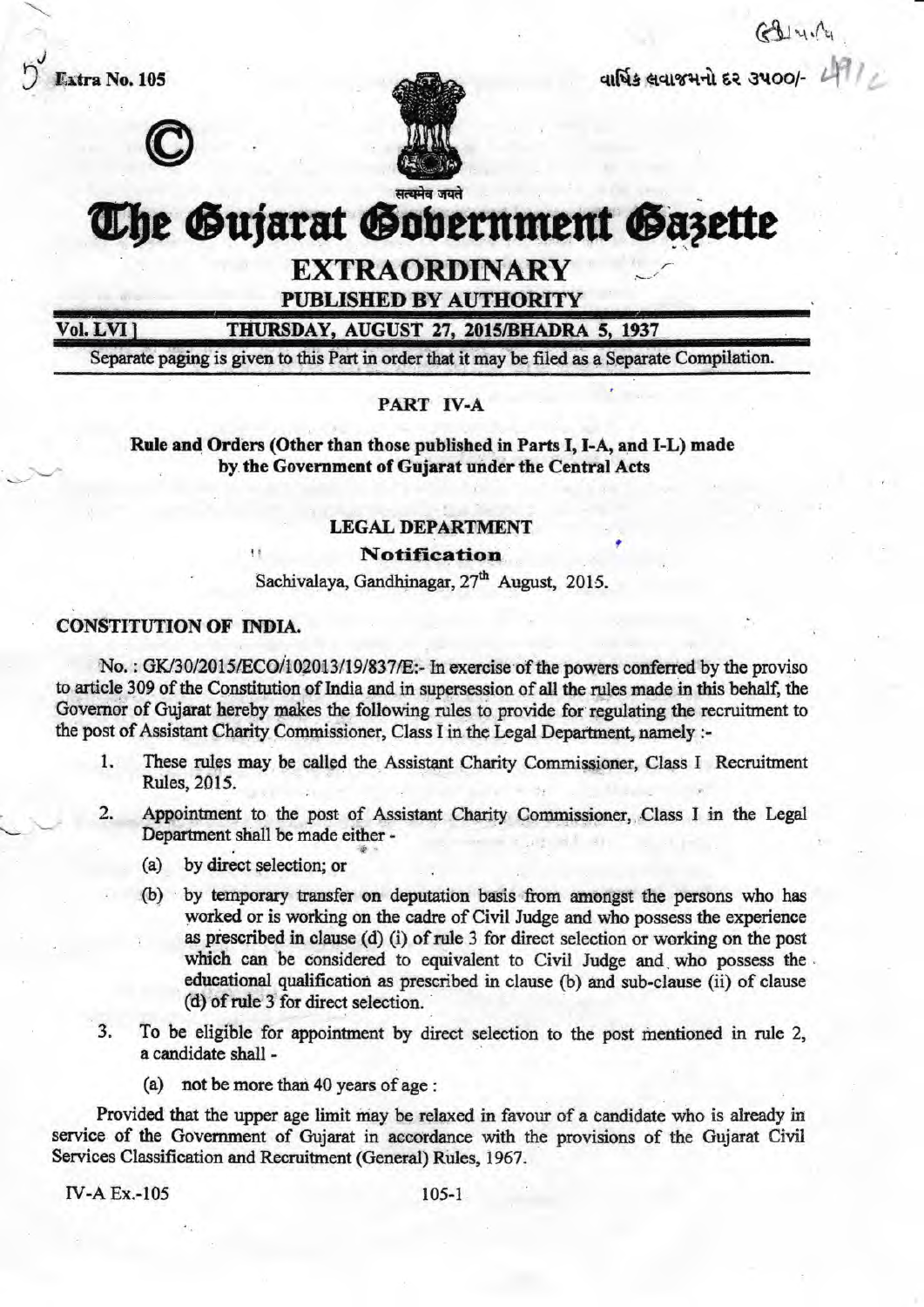#### 105-2 GUJARAT GOVERNMENT GAZETTE, EX., 27-8-2015 [PART IV-A

- (b) possess a Special Degree in law or Integrated LL.B. obtained from any of the Universities established or incorporated by or under the Central or State Act in India; or any other educational institutions recognized as such or declared to be deemed as a University under section 3 of the University Grants Commission Act, 1956; or possess and equivalent qualification recognised by the Government;
- (c) possess the basic knowledge of computer application as prescribed in Gujarat Civil Services Classification and Recruitment (General) Rules, 1967; and
- (d) (i) have atleast four years experience on the post not below the rank of Civil Judge; or
	- (ii) have atleast four years experience on the post which can be considered equivalent to the post not below the rank of Civil Judge; or
	- (iii) a person who has been for at least seven years
		- (a) an Advocate enrolled under the Advocate Act.1961; or
		- (b) an Attorney of a High Court.

Explanation :- Such experience certificate shall be certified in case of an advocate practicing in the High Court by the Registrar General and in other cases by the Presiding Officer of the Court or the Tribunal where he practices as an Advocate.

- (e) possess idequate knowledge of Gujarati or Hindi or both.
- The selected candidate shall be on probation for a period of two years. 4.
- The selected candidate shall, during his probation period, require to undergo pre-service training and to pass the post training examination in accordance with the provisions of the Gazette Officer (Pre-Service Training and Examination) Rules, 1970. 5.
- The selected eandidate shall, during his probation period, require to pass the qualifying examination for computer knowledge in accordance with the provisions of the Gujarat Civil Services Computer Competency Training and Examination Rules, 2006. 6.
- The selected candidate shall be required to pass an examination in Hindi or Gujarati or both in accordance with the rules prescribed by the Government. 7.
- The selected candidate shall have to undergo such training and pass such examination as may be prescribed by the Goyernment. 8.
- The selected candidate shall be required to furnish a security and surety bond in such form, for such amount and for such period as may be prescribed by the Government. 9.

By order and in the name of the Governor of Gujarat,

#### IJPENDRA M. BHATT,

Deputy Secretary to Government.

GOVERNMENT CENTRAL PRESS, GANDHINAGAR.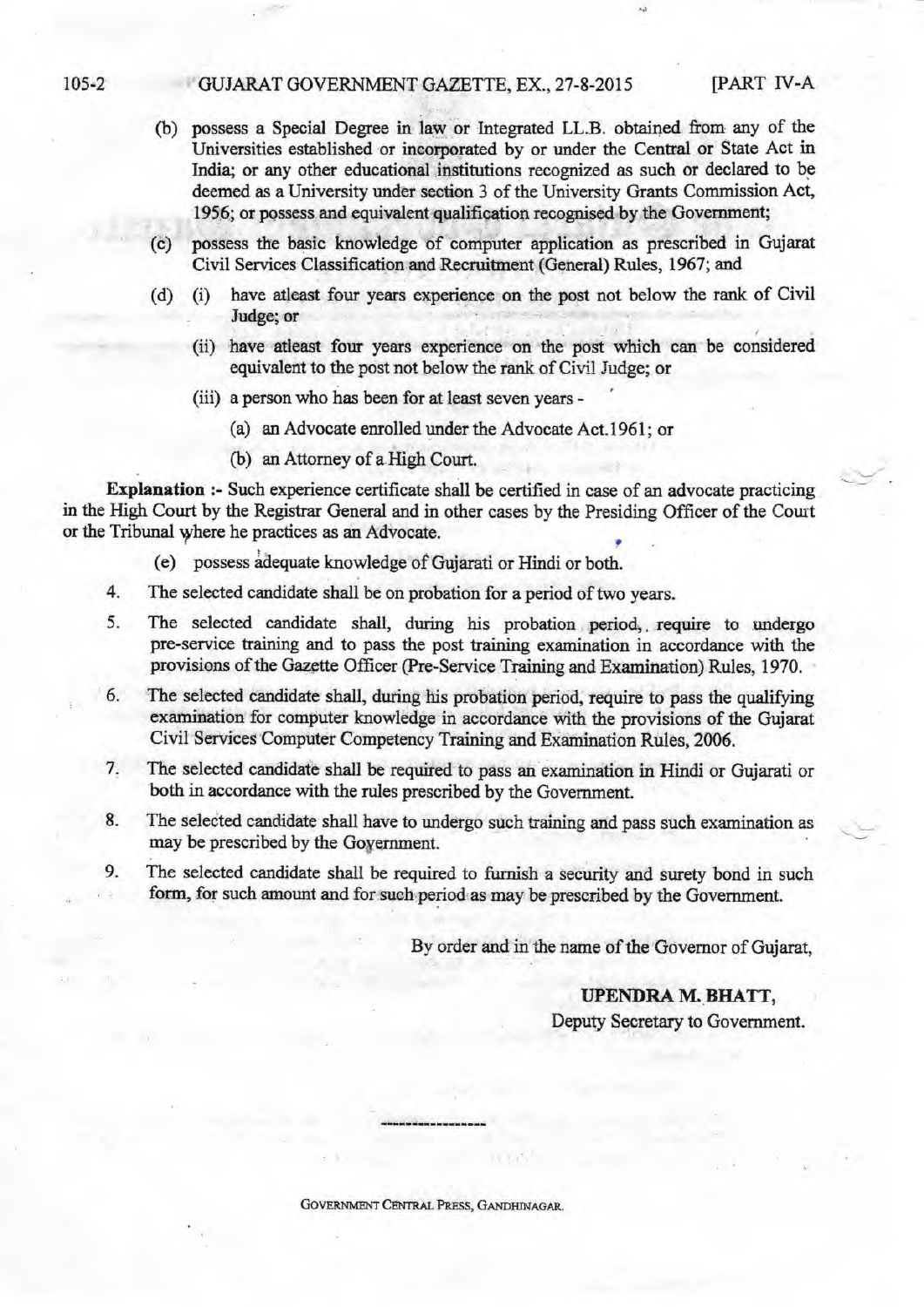Extra No. 240

Vol. LVII



વાર્ષિક લવાજમનો દર 31. 3400/

# The Gujarat Gobernment Gazette

## **EXTRAORDINARY**

**PUBLISHED BY AUTHORITY** 

FRIDAY, DECEMBER 23, 2016/PAUSA 2, 1938

Separate paging is given to this Part in order that it may be filed as a Separate Compilation.

#### PART IV-A

Rules and Orders (Other than those published in Parts I, I-A, and I-L) made by the Government of Gujarat under the Central Acts

#### **LEGAL DEPARTMENT**

#### **Notification**

Sachivalaya, Gandhinagar, 20<sup>th</sup> December, 2016.

#### **CONSTITUTION OF INDIA.**

No: GK/97/2016/ECO/102013/19/E :- In exercise of the powers conferred by the proviso to article 309 of the Constitution of India, the Governor of Gujarat hereby makes the following rules further to amend the Assistant Charity Commissioner, Class I Recruitment Rules. 2015, namely :-

- These rules may be called the Assistant Charity Commissioner, Class I. Recruitment  $1.$ (Amendment) Rules, 2016.
- In the Assistant charity commissioner, Class I, Recruitment rules, 2015, (hereinafter referred  $\overline{2}$ . to as "the said rules"), in rule 3, in clause (a),-

(i) for the figure and word. "40 years", the figure and word. "45 years" shall be substituted;

(ii) after the existing proviso, the following proviso shall be inserted, namely :-

Provided further that nothing contained in clause (b) of sub-rule (9) of rule 8 of the Gujarat Civil Services Classification and Recruitment rules (General). 1967 shall be applicable in so far as relaxation of upper age limit as prescribed above is concerned:".

In the said rules, in rules 4, 5, 6, 7, 8 and 9 for the words "selected candidate", the words 3. "candidate appointed by direct selection" shall be substituted.

By order and in the name of the Governor of Gujarat,

P. M. UNADKAT, Deputy Secretary to Government.

**IV-A Ex.-240** 

 $240 - 1$ 

· Government Central Press, Gandhinagar.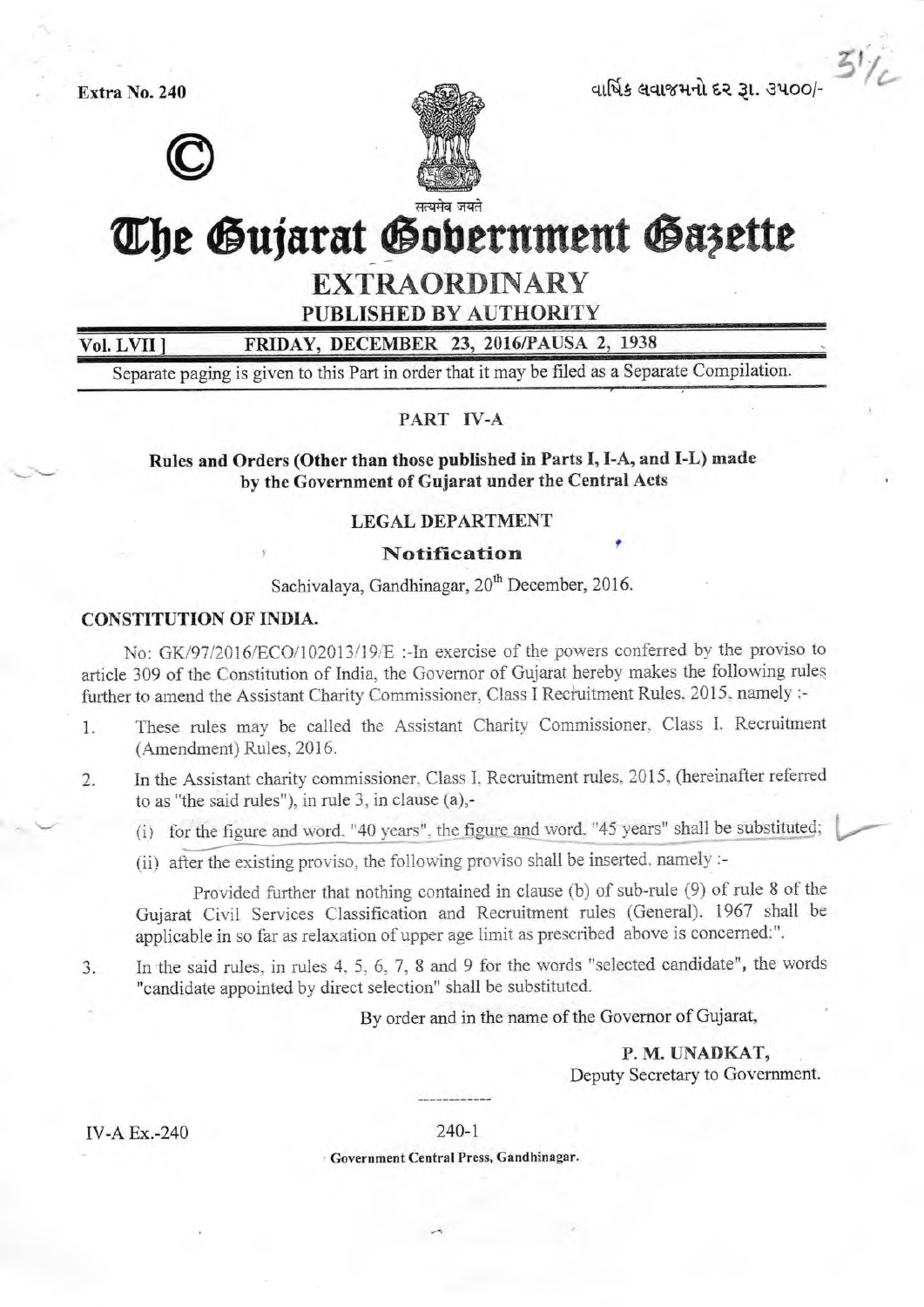## જાહેરનામું.

 $10)3/2$ 

 $92414.8$ 

કાયદા વિભાગ, સચિવાલય. ગાંધીનગર. તારીખ: ૨૭મી ઓગસ્ટ.૨૦૧૫.

# ભારતનું સંવિધાન

5 His: 33/ 30/2014/62 21/102013/16/639/8: - HRddl Halloddl 20386 30601 પરંતુકથી મળેલી સત્તાની રૂએ અને આ અર્થે કરેલા તમામ નિયમો રદ કરીને, ગુજરાતના રાજ્યપાલ, આથી, કાચદા વિભાગમાં, **મદદનીશ ચેરિટી કમિશનર, વર્ગ ૧ની જ**ગા ઉપર ભરતીનું નિયમન કરવા માટેની જોગવાઇ કરવા નીચેના નિયમો કરે છે:-

આ નિયમો, મદદનીશ ચેરિટી કમિશનર, વર્ગ ૧, ભરતી નિયમો, ૨૦૧૫ કરેવાશે.  $\mathbf{q}$ 

કાયદા વિભાગમાં, મદદનીશ ચેરિટી કમિશનર, વર્ગ ૧ની જગા ઉપરની નિમણૂક,- $\overline{e}$ .

(5) સીધી પસંદગીથી કરવી જોઇશે; અથવા

(ખ) જેમણે દીવાની (સિવિલ) જજના સંવર્ગમાં કામ કરેલું ફોચ અથવા કામ કરતી ફોચ તેવી અને સીધી પસંદગી માટે નિયમ 3-ના ખંડ (ઘ) (૧)માં ઠરાવ્યા પ્રમાણેનો અનુભવ ધરાવતી હોય તેવી અથવા દીવાની (સિવિલ) જજને સમકક્ષ ગણી શકાય તેવી જગા પર કામ કરતી ફોચ તેવી તથા સીધી પસંદગી માટે નિયમ 3-ના ખંડ (ખ) અને ખંડ (ઘ)ના પેટા-ખંડ (૨)-માં ઠરાવ્યા પ્રમાણેની શૈક્ષણિક લાયકાત ધરાવતી હોય તેવી વ્યક્તિઓમાંથી, પ્રતિનિયુક્તિને આધારે, ફંગામી બદલીથી કરવી જોઇશે.

નિયમ ૨-માં જણાવેલી જગા પર સીધી પસંદગીથી નિમણૂકને પાત્ર થવા માટે ઉમેદવાર,- $3.$ (s) 80 વર્ષથી વધુ ઉંમરનો ફોવો જોઇશે નહિ:

Alast Alberta Arthur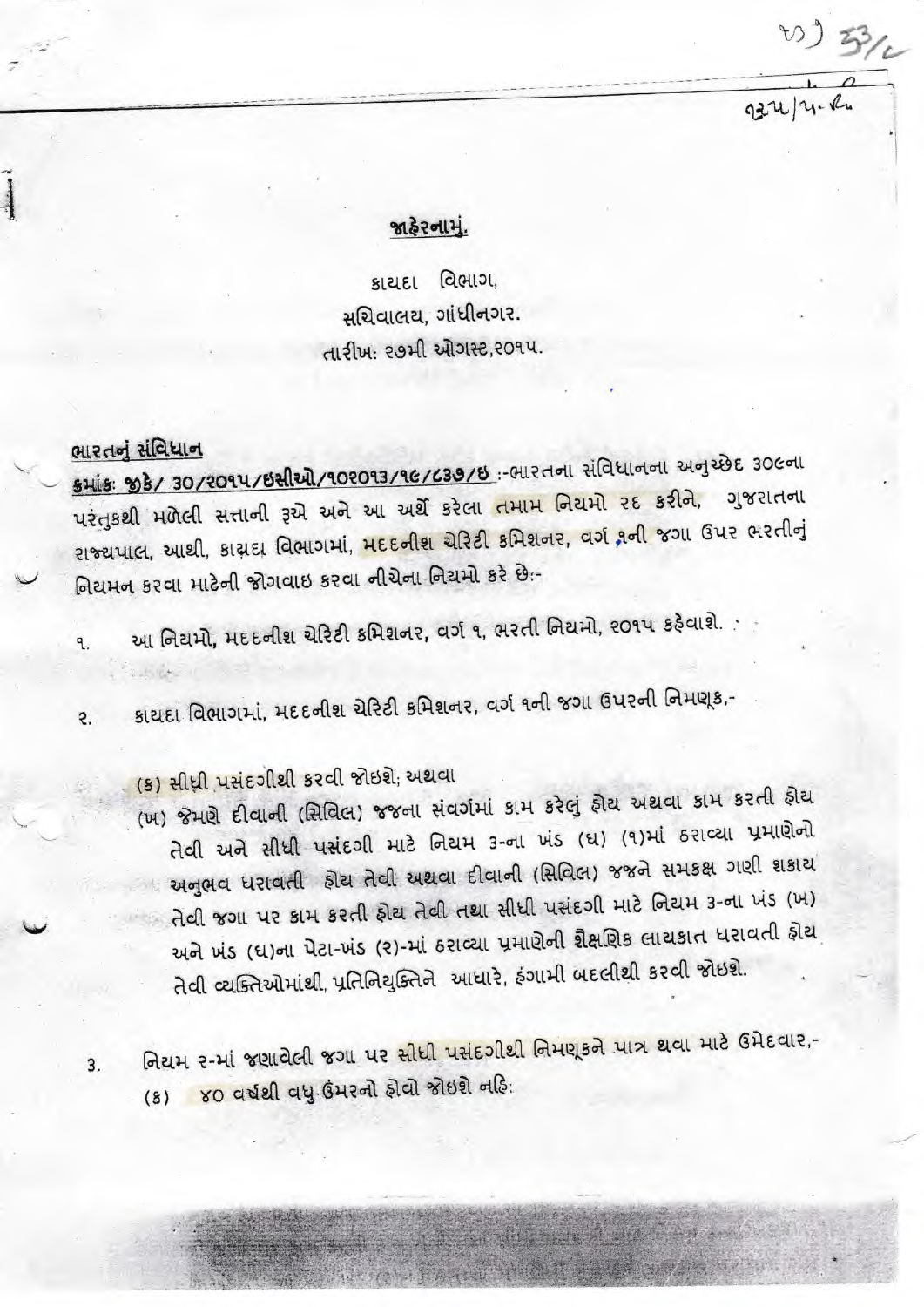પરંત ગુજરાત મલકી સેવા વર્ગીકરણ અને ભરતી (સામાન્ય) નિયમો, ૧૯૬૭ની જોગવાઇઓ અનુસાર અગાઉથી ગુજરાત સરકારની સેવામાં ફોચ તેવા ઉમેદવારની તરફેણમાં ઉપલી વયમર્યાદા ફળવી કરી શકાશે.

ભારતમાં કેન્દ્રીય અથવા રાજ્ય અધિનિયમથી અથવા તે કેઠળ સ્થપાયેલી અથવા  $(W)$ संस्थापित युनिवर्सिटीઓ पैडीनी डोछपણમांथी अथवा युनिवर्सिटी ग्रान्ट्स કમિશન અધિનિયમ, ૧૯૫૬ની કલમ 3 કેઠળ તે તરીકે માન્ય થયેલી અથવા ડીમ્ડ યુનિવર્સિટી તરીકે જાહેર થયેલી બીજી કોઇપણ શૈક્ષણિક સંસ્થાઓમાંથી મેળવેલી કાચદામાં અથવા ઇન્ટિગેટેડ એલ.એલ.બી.-માં વિશેષ પદવી ધરાવતો ઠોવો જોઇશે

અથવા સરકારે માન્ય કરેલી તેને સમકક્ષ લાયકાત ધરાવતો કોવો જોઇશે: (ગ) ગુજરાત મલકી સેવા વર્ગીકરણ અને ભરતી (સામાન્ય) નિયમો, ૧૯૬૭માં ઠરાવ્યા પ્રમાણેની કોમ્પ્યુટરના ઉપયોગ અંગેની પાયાની જાણકારી ધરાવતો કોવો જોઇશે;  $6\nu$ s

(ધ) (૧) દીવાની (સિવિલ) જજથી ઊતરતા દરજ્જાની ન હોય તેવી જગા ઉપરનો ઓછામાં ઓછો ચાર વર્ષનો અનુભવ ધરાવતો ફોવો જોઇશે; અથવા

(२) दीवानी (सिविल) ४४थी शतरता दर कानी न होय तेवी ते (सिविल ४४)नी જગાને સમકક્ષ ગણી શકાય તેવી જગા ઉપરનો ઓછામાં ઓછો ચાર વર્ષનો અનુભવ ધરાવતો ઠોવો જોઇશે: અથવા

(3) ઓછામાં ઓછા સાત વર્ષથી.-

(ક) એડવોકેટ અધિનિયમ, ૧૯૬૧ ફેઠળ, તે વ્યકિત એડવોકેટ તરીકે નોંધાયેલ ફોવી જોઇશે: અથવા

(ખ) ઠાઇકોર્ટના એટર્ની ઠોવા જોઇશે.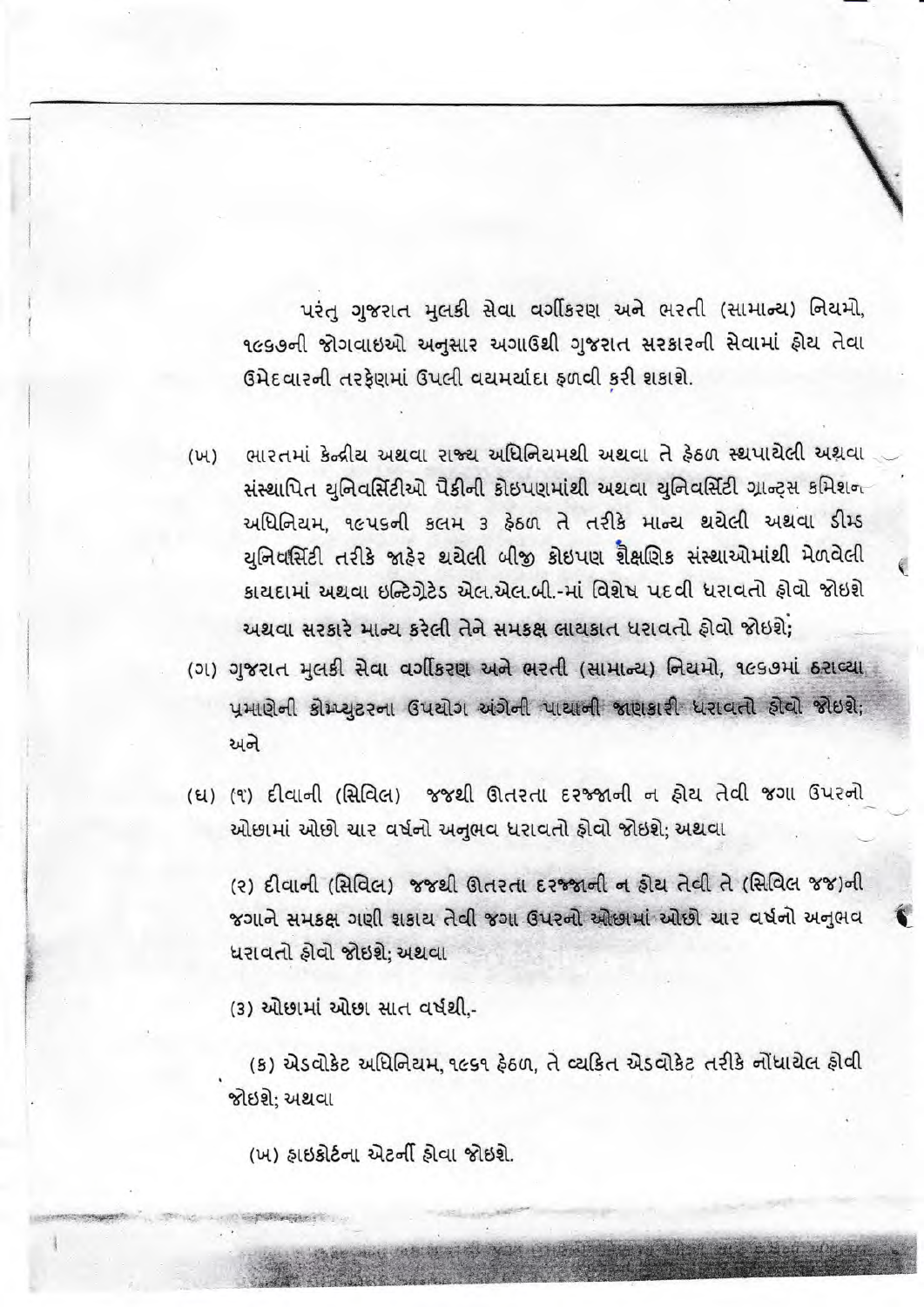226/4. Ru.<br>229/4. Ru

स्पष्टी प्रथाः- आवुं अनुसवनुं प्रमाणपत्र, इछि हेमां प्रेक्टिस प्रश्ता से बोडेटना डिस्सामां રજિસ્ટ્રાર જનરલ-એ અને અન્ય કિસ્સામાં, તે એડવોકેટ તરીકે જ્યાં પ્રેક્ટિસ કરતા ફોય ત્યાંની કોર્ટ અથવા ટ્રિબ્યુનલના પ્રમુખ અધિકારીએ પ્રમાણિત કરવાનું રહેશે.

(ચ) ગુજરાતી અથવા હિન્દી અથવા તે બન્નેનું પૂરતું જ્ઞાન ધરાવતો હોવો જોઇશે.

- પસંદગી પામેલા ઉમેદવારે, બે વર્ષની મદત સુધી અજમાચશ પર રફેવું જોઇશે. Χ.
- પસંદગી પામેલા ઉમેદવારે, પોતાની અજમાયશની મુદત દરમિયાન, રાજપત્રિત અધિકારી પ. (પૂર્વ-સેવા તાલીમ અને પરીક્ષા) નિયમો, ૧૯૭૦ની જોગવાઈઓ અનુસાર પૂર્વ-સેવા તાલીમ લેવાની રહેશે અને તાલીમાંત પરીક્ષા પાસ કરવાની રહેશે.
- પસંદગી પામેલા ઉમેદવારે, પોતાની અજમાચશની મુદત દરમિયાન, ગુજરાત મુલકી સેવા ġ. કોમ્પ્યુટર ક્ષમતા તાલીમ અને પરીક્ષા નિયમો, ૨૦૦૬ની જોગવાઈઓ અનુસાર કોમ્પ્યુટરની જાણકારી અંગેની લાયકી પરીક્ષા પાસ કરવાની રહેશે.
- પસંદગી પામેલા ઉમેદવારે, સરકારે ઠરાવેલા નિયમો અનુસાર હિન્દી અથવા ગુજરાતી  $\mathcal{S}$ . અથવા તે બન્ને પરીક્ષા પાસ કરવાની રહેશે.
- પસંદગી પામેલા ઉમેદવારે, સરકાર ઠરાવે તેવી તાલીમ લેવી પડશે અને તેવી પરીક્ષા  $\mathcal{L}$ પાસ કરવી પડશે.
- पसंदगी पामेला ઉमेदवारे, सरकार हरावे तेवा नमूनामां, तेटली रक्ष्मनी अने तेटली  $\epsilon$ . મદત માટે જામીનગીરી અને જામીનખત પુરા પાડવાના રહેશે.

ગુજરાતના રાજ્યપાલના ફકમશી અને તેમના નામે,

a strike Black

## ઉપેન્દ્ર એમ. ભદ્ર.

### સરકારના નાયબ સચિવ.